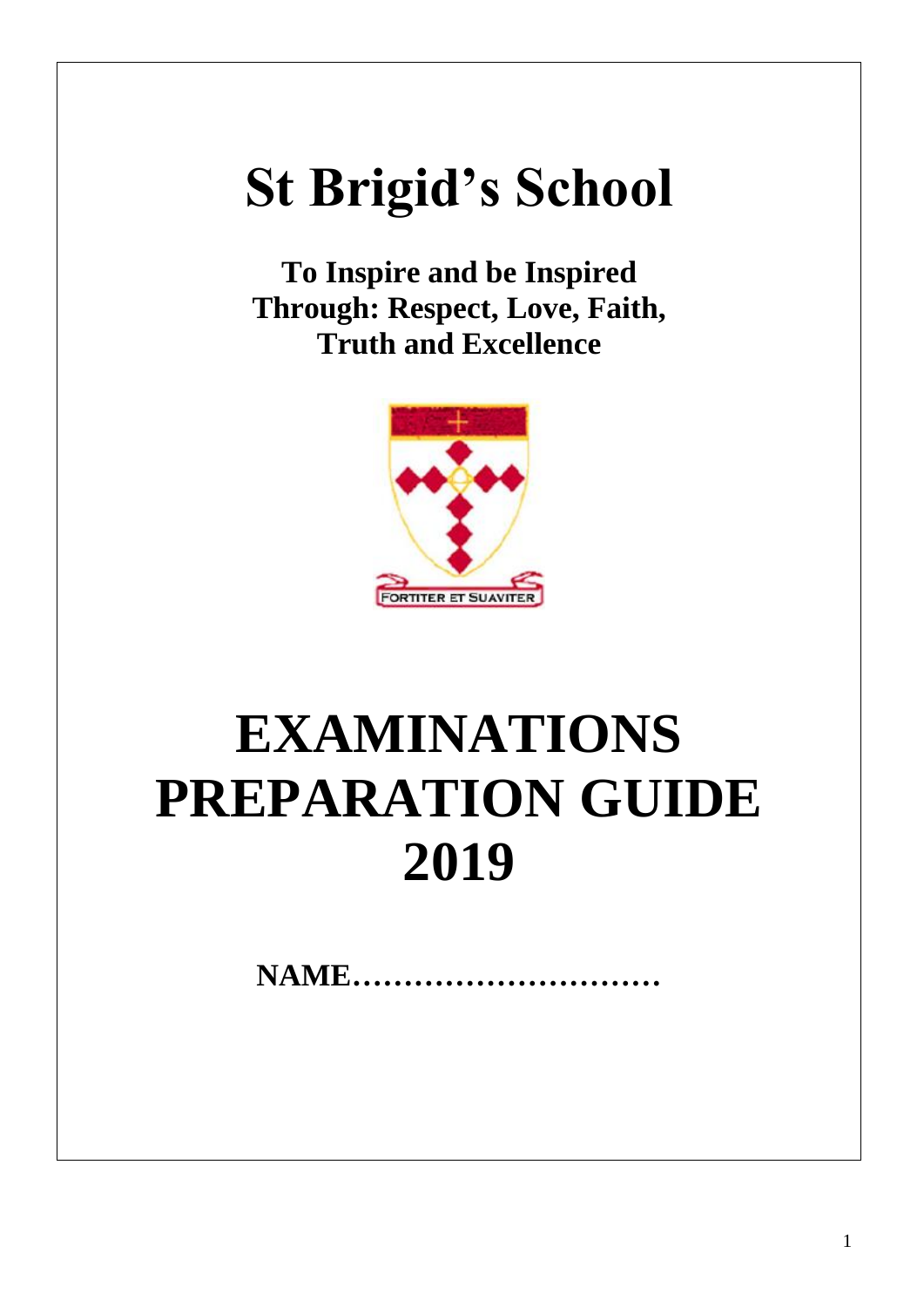The following guide has been prepared specifically for you to help you through the next few months and aims to answer any questions you may have regarding examinations. If once you have read through this guide you still have unanswered questions. **Please ask them.**

Useful people to talk to:

Form Tutor / Mentor Subject Teacher Senior Leadership Team

If none of the above can answer you question, then see the school Exams Officer Mrs Bollard.

Because these exams will affect decisions you make about the rest of your life, they need to be treated very seriously and therefore it is important that you give yourself sufficient time to prepare for them.

**So:**

- Know when your NEA (non-exam assessment) is due for completion.
- Know when **your** particular examinations are taking place.
- Know what you need to cover for each paper.
- Know the format of each of your examination papers including how long you should spend on each question.

**Remember there are never any surprises. Those who achieve their potential do so because they have put in the time and effort.**

Your teachers will give you as much help as they can, **but you must do your share of the work if you are to be successful.**

You have now been given a personal timetable of your summer exams. It is your responsibility to make sure you know when each exam is. Changes from the exam board can occur from time to time. If this does happen you will be notified by the school.

Some candidates will have clashes on certain days, these will all be rectified, but this could mean you could sit three exams in one day. Please be aware of this and prepare in plenty of time.

## **Please keep this guide safe as it may help you when or if a problem arises**

Mrs Bollard Examinations Officer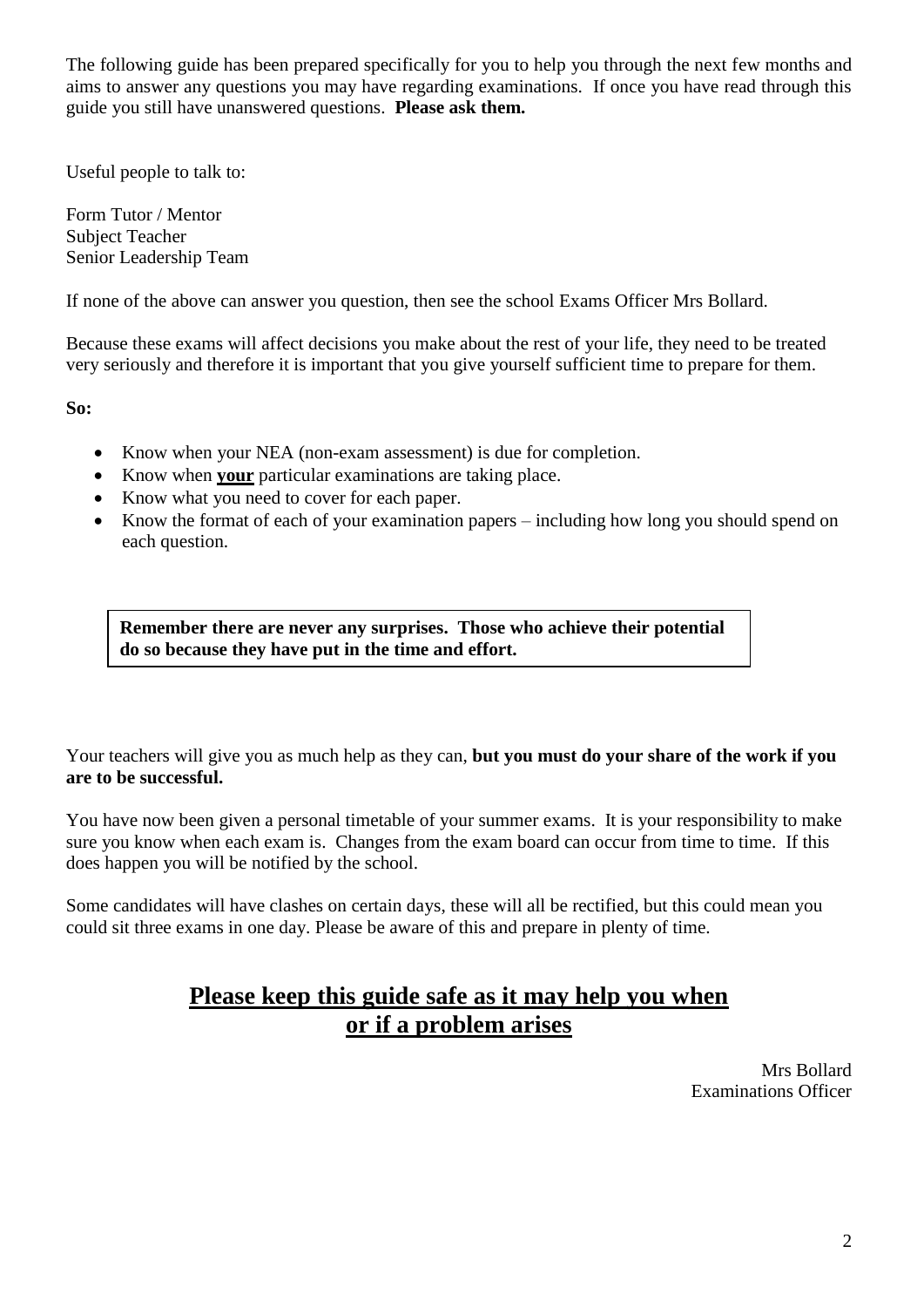The full examination timetable will be published on the examination notice board with the length of each exam, and the start and finish times.

Instructions will vary according to the particular exam and so will the running time. You will need to know the procedures for your subjects. Check with your teachers if you are unsure.

### **Do not Rely on Hearsay for Information**

Please check the Examination Board each time you are in school as this is where you will find any notices.

## **Rules in the Examination Hall**

- Before going into the exam room you must check the seating plan which is published on a board outside each exam room. It will tell you the location of your seat for that particular exam. (NOTE: You will be sat in different seats for each exam).
- Once you walk into the exam room, examination conditions apply. **You must enter in complete silence leaving bags and coats outside.** It is vital that you have clear knowledge of the particular subjects and specific tiers for which you have been entered – prior to walking into the exam hall.
- If your exam finishes **after 3.30 p.m**., it is up to **you** to make arrangements to get home safely. Every effort is made to time exams to finish for the school buses.
- **Full school uniform must be worn.** You are a pupil of the school until the end of the examination period and as such all School Rules still apply.

Your School Centre Number is **68115** and your Candidate Number (which will be written under your name on the exam desk) must be written on the front cover of each of your examination papers.

### **DO NOT CHANGE PLACES FOR ANY REASON WITHOUT THE INVIGILATOR'S PERMISSION**

- **Mobile phones, i watches or any other electronic device must not be brought into the exam room**. They should be switched off and in your bag or handed in to the office and **not on your person**. No other electronic equipment is allowed in the exam hall. If you are found with any of these your name will be forwarded on to the exam board and you could have all your exams cancelled.
- Any inquiry you have, once inside the exam hall must be made through an invigilator, whose attention should be drawn by raising your hand.
- Do not, under any circumstances attempt to communicate with anyone else in the examination hall. It will result in your name being forwarded to the exam board and could result in **all** your exams being cancelled.
- Make sure you have all the correct writing with you, including black pen, pencil, **calculator,** anthologies for English, etc. **Pencil cases must be transparent or a clear plastic bag will suffice.** Only the materials you need for that exam should be on your desk.
- From time to time clashes can occur on your examination timetable. If this happens to you, it is very important to inform Mrs. Bollard at once so that she can contact the examination board and make alternative arrangements for you.
- Drinks of water will be allowed in clear water bottles. These must be taken away at the end of each exam along with any other litter.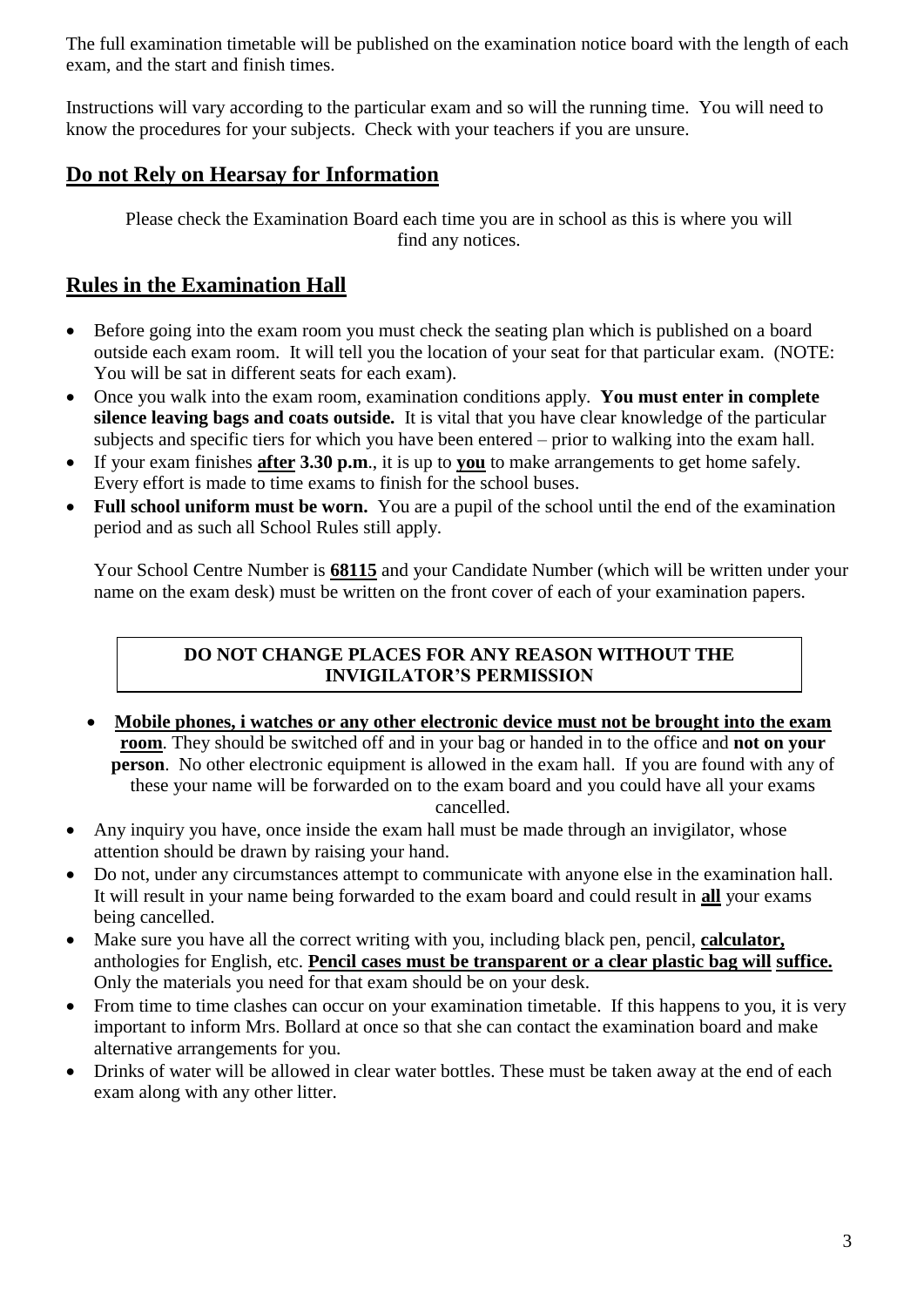### **Time and Place**

The examinations will start at the following times:

# **Morning – 9.15am Afternoon – 1.00pm** (**unless otherwise stated – check the examination notice board daily**)

The main examination venue will be the Hall. Some examinations will be held in other rooms when there are too many candidates or when there is a listening exam. Be sure to know exactly where your exam is by checking the board.

### **All candidates must be outside the exam room at least 10 minutes before the start of each examination**.

### **Special Arrangements**

Those pupils who require special arrangements will be issued with a coloured card, which will be placed on their desk at the start of each exam.

### **Circumstances affecting Performance in Examinations**

- If you fail to turn up for an exam, school will phone home. Exam boards will allow only **one hour** after the start time for you to arrive, even then a report is sent to the board and they may not allow the paper to be marked. If you fail to turn up for an exam, school will expect to be reimbursed for the cost of the exam entry.
- If there are any circumstances which may impair your performance on the day e.g. illness, bereavement or accident, please inform Mrs. Bollard immediately. In cases of illness it is imperative to have a letter or certificate from the doctor describing the problem. We can then present a case to the examination board to give you special consideration enabling the exam board to forecast a mark if sufficient work has been completed on that course.

### **Minimum Requirements for enhanced grading in cases of acceptable absence**

GCE 50% of the total assessment must be completed.

**GCSE 50%** of the total assessment must be completed.

For this reason, do not throw away any past mock or papers sat under exam conditions.

# **Examination Results**

# **A Level Thursday 15th August <u>GCSE** Thursday 22<sup>nd</sup> August</u>.

The front Admin Office will be open to students from **9am – 12pm**.

Any pupil not able to collect his or her exam results may either have them emailed, picked up by an authorised person or sent directly to their home address. **A stamped addressed envelope must be handed to Mrs Bollard, before their last exam.**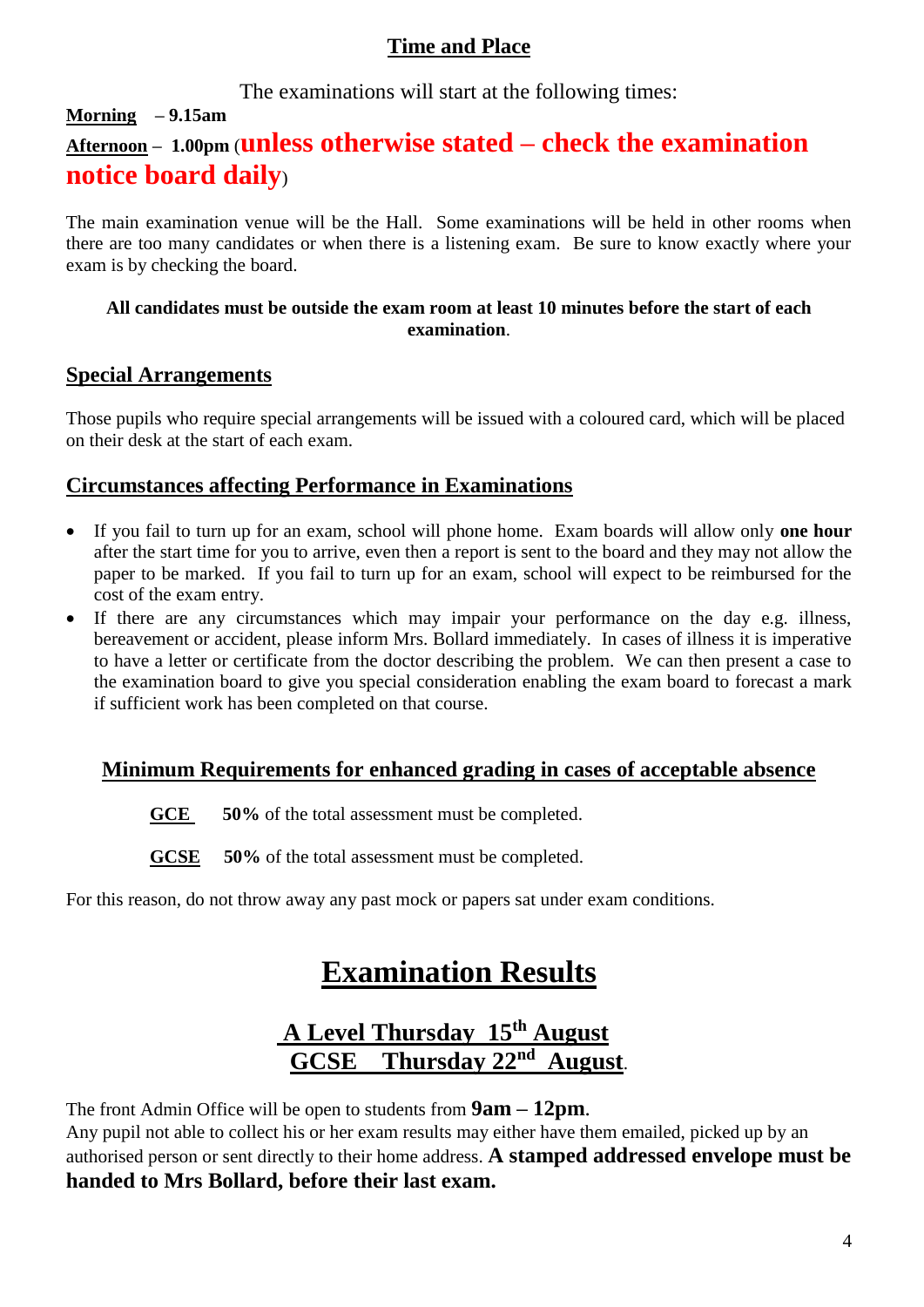### **N.B. School will only be open on Results Days Enquiries about Results**

### **GCE ONLY Priority Photocopies**

Candidates are entitled access to their marked scripts following the examination results.

If you wish to see a script to decide whether to have its marking reviewed, then you may ask for a **priority photocopy** of the script.

Requests must be submitted by **August 22<sup>nd</sup>** at the latest – please ask Mrs Bollard for a request form.

### **Access to Scripts**

### **GCE & GCSE**

Request for photocopies of scripts – cost approx. **£14**

N.B. School will only be open on Results Days.

The photocopies will be sent to the centre no later than **September 10th** so that you can decide whether to lodge an enquiry or not.

The latest date to lodge an enquiry is **September 20th.**

### **Original Scripts**

Candidates are entitled access to their marked scripts following the examination results.

This is available for **GCSE** and **GCE**

Requests for original scripts – cost approx. **£12**

Requests must be submitted by **October 4th** – please see Mrs Bollard for request forms.

Scripts should arrive in school between **September 21st and November 22nd**. These scripts will **not** be eligible for enquiries about results but are for general interest or to inform future learning.

### **All payments should be made on line via Parent Pay [www.parentpay.com](http://www.parentpay.com/) or at a Pay Point retailer**

# **Certificates**

Certificates arrive in school in the autumn term and can be collected from Mrs Bollard. For those students who have already left school, please phone and arrange a time to pick up and sign for your certificate.

These are the only real evidence of an examination result and once received should be kept safely.

### **Good Luck to You All**

Make the most of your opportunities this year. Always aim for the highest possible standard in everything you do. However, remember that failing an exam is not the end of the world. Don't work yourself into a state. If you find that things are getting too much try not to panic or get upset. We are here to help and all want you to achieve your potential